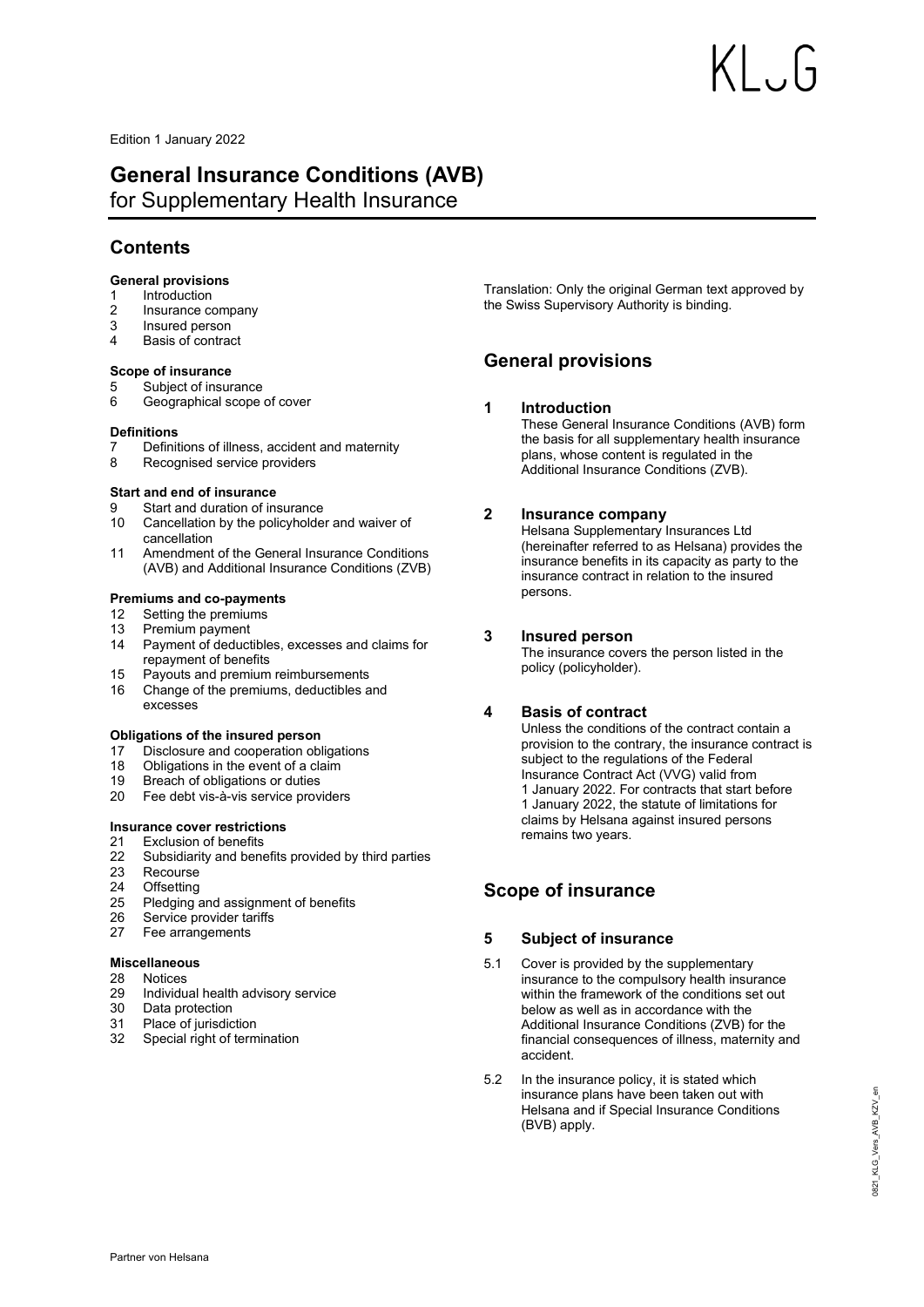**6 Geographical scope of cover** Unless specified otherwise, the insurance cover applies worldwide.

# <span id="page-1-1"></span><span id="page-1-0"></span>**Definitions**

#### **7 Definitions of illness, accident and maternity**

- 7.1 Illness is any impairment to physical, mental or psychological health which is not due to an accident and which requires medical examination or treatment or results in incapacity for work.
- 7.2 Pregnancy and delivery are equivalent to illnesses, providing the mother has been insured for illness with Helsana for at least 365 days as at the date of delivery and insurance coverage for maternity benefit has not been excluded.
- 7.3 Accident is any sudden, unintentionally harmful influence of an exceptional external force on the human body, resulting in the impairment of physical, mental or psychological health.
- 7.4 Physical injuries considered as accidents according to the Federal Accident Insurance Act (UVG) are equated with accidents.

#### <span id="page-1-2"></span>**8 Recognised service providers**

- 8.1 Recognised service providers are deemed to be those persons and institutions that are recognised as such by compulsory health insurance.
- <span id="page-1-3"></span>8.2 Deviations from Section 8.1 are regulated in the Additional Insurance Conditions (ZVB).

# <span id="page-1-4"></span>**Start and end of insurance**

#### **9 Start and duration of insurance**

- 9.1 If the application is accepted, insurance coverage commences on the date stated in the policy.
- 9.2 The minimum period of insurance is 1 year. The insurance period runs from 1 January to 31 December. For insurance contracts concluded during the calendar year, the premium for the remaining duration of the insurance year will be charged. The contract is tacitly extended by one further year on the expiry date and after each following insurance year.
- 9.3 The insurance expires
	- a) on the death of the insured person;
	- b) on attainment of the agreed age up to which Helsana guarantees insurance cover;
	- c) on cancellation by the policyholder following expiry of the contractual notice period;
	- d) in the event of the insured person relocating their place of residence or habitual residence abroad, unless the insured person remains subject to compulsory health insurance or continues basic insurance coverage in terms of Art. 7a of the Ordinance on Health Insurance (KVV).

### <span id="page-1-5"></span>**10 Cancellation by the policyholder and waiver of cancellation**

- 10.1 The insurance can be terminated by the policyholder after the insurance has been in force continually for one year, giving a three-month notice period to the end of a calendar year.
- 10.2 The notice of cancellation is deemed to have been issued within the stipulated period if it has been received by Helsana, in writing and signed (by hand or scanned in an electronic document), no later than on the last working day prior to the commencement of the three-month notice period.
- 10.3 After each claim for which Helsana must render a payment, the policyholder may cancel the relevant insurance policy within 14 days following payment of the claim amount or from the corresponding date of notification. The insurance coverage expires 14 days after the receipt of this notification by Helsana.
- 10.4 Helsana has no right of termination on expiry of the contract or in the event of a claim. The right of termination for good cause remains reserved for both parties.

# <span id="page-1-6"></span>**11 Amendment of the General Insurance Conditions (AVB) and Additional Insurance Conditions (ZVB)**

- 11.1 The insurer is entitled to amend the General and Additional Insurance Conditions (AVB and ZVB) on one of the grounds listed below:
	- a) increase in the number or establishment of new types of service providers;
	- b) developments in modern medicine;
	- c) establishment of new or more cost-intensive forms of treatment such as operating techniques, drugs and the like;
	- d) changes in benefits in the compulsory health care insurance.
- <span id="page-1-7"></span>11.2 If the AVB or ZVB are amended under the conditions of Section 11.1 during the course of the insurance, the new conditions shall apply for the policyholders and Helsana. Helsana shall notify the policyholders of these amendments in writing. Policyholders who are not in agreement with the amendments may cancel the corresponding insurance from the date the amendments come into effect. If Helsana receives no notice of cancellation within 30 days following receipt of the notification, this shall be deemed as acceptance of the new rules governing the insurance policies.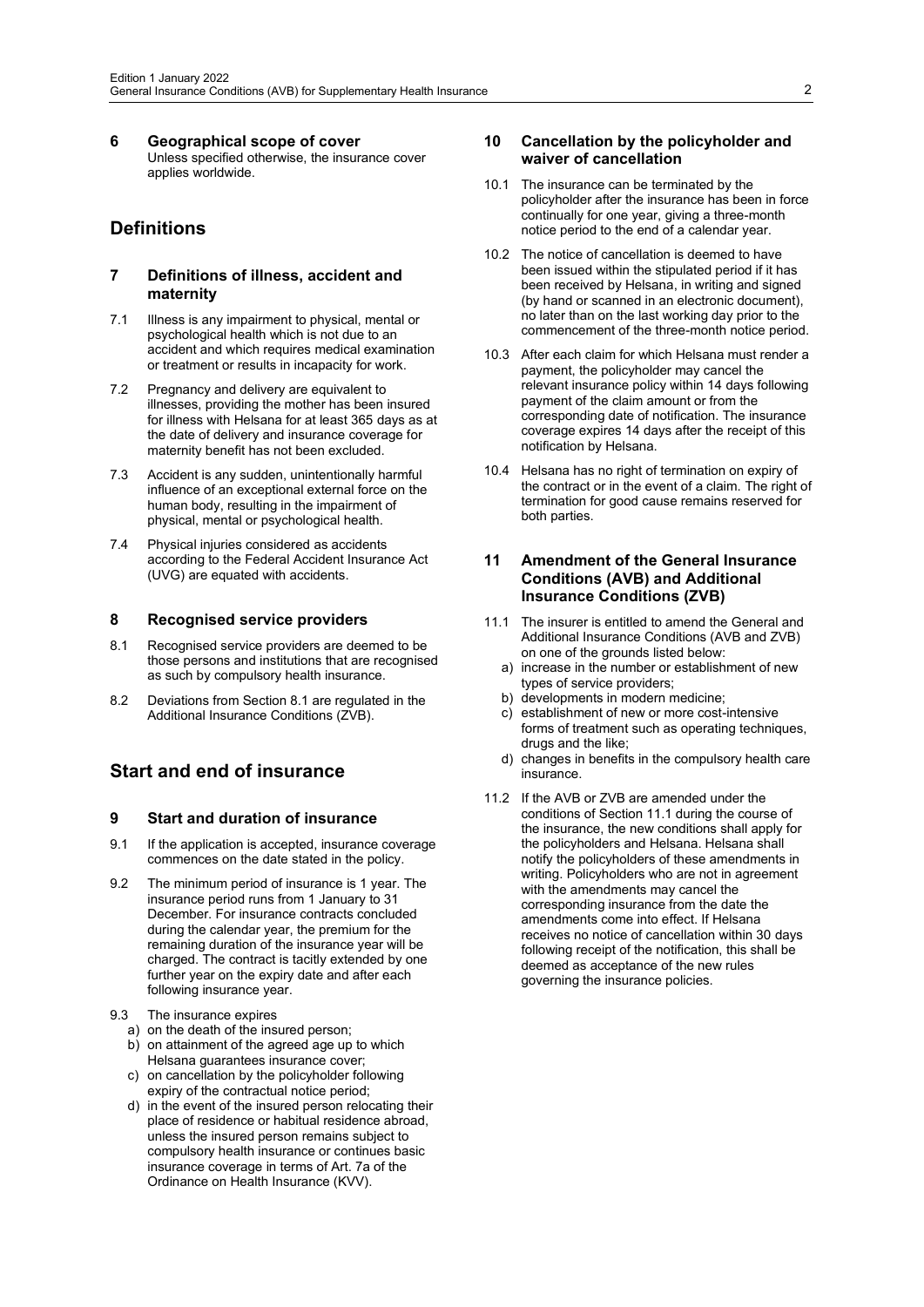# <span id="page-2-0"></span>**Premiums and co-payments**

# **12 Setting the premiums**

- The premiums are set according to the following criteria:
- 12.1 The age of the insured person. The tariffs are divided into 5-year groups (0-5 years, 6-10 years, etc.). The insured person is allocated to the corresponding tariff level upon reaching a higher age group.
- 12.2 The premiums for insured persons aged over 65 are a maximum of three times the premiums for 30-year-olds and for those insured persons aged over 70 a maximum of four times the premiums for 30-year-olds.
- 12.3 The place of residence of the insured person. If a change in place of residence results in a change to a different premium region, the premium will be adiusted.
- 12.4 The gender (male/female) of the insured person. If the gender is changed in the civil register, the premium will be adjusted.

#### <span id="page-2-1"></span>**13 Premium payment**

- 13.1 As a rule, the premiums are charged on a monthly basis, payable in advance and due on the 1st day of every month. If other payment periods were agreed, the premiums are due on the 1st day of the relevant period.
- 13.2 If policyholders fail to meet their payment obligation, they will be requested in writing to effect payment within 14 days after the reminder is sent, with reference made to the consequences of failing to effect payment. If the reminder is unsuccessful in producing payment, the duty to provide benefits ceases on expiry of the reminder period.
- 13.3 No claims for benefits may be made for illnesses, accidents and the consequences thereof which occur whilst the duty to provide benefits is suspended, even in the event of premiums being subsequently paid.
- 13.4 Any fees resulting from the failure to pay premiums, such as reminder charges and collection charges, shall be borne by the respective policyholder. A fee is also charged for instalment agreements in case of overdue payments.

## <span id="page-2-2"></span>**14 Payment of deductibles, excesses and claims for repayment of benefits**

- 14.1 Where payments are made directly to service providers by Helsana, policyholders are obligated to refund the agreed deductibles and/or excesses to Helsana within 30 days of the invoice date.
- 14.2 Any benefits wrongly received must be repaid to Helsana within 30 days of the invoice date.

14.3 If policyholders fail to meet their payment obligation, Sections 13.2, 13.3 and 13.4 AVB shall apply accordingly.

#### <span id="page-2-3"></span>**15 Payouts and premium reimbursements**

- 15.1 Helsana makes payments in a legally valid form to the most recent address or payment address specified by the insured person.
- 15.2 If the premium has been paid in advance for a set period of insurance and the contract is cancelled for legal or contractual reasons before the end of this period, Helsana shall pay back the premium for the unused period of cover.
- 15.3 There shall be no entitlement to reimbursement if the contract has been in effect for less than one year and the contract was terminated by the policyholder.

### <span id="page-2-4"></span>**16 Change of the premiums, deductibles and excesses**

Helsana may amend on an annual basis premium rates, premium discounts, deductibles or excesses as a result the development of costs or the claims experience, as well as on account of adaptation to the scope of cover. Helsana shall notify policyholders of these amendments in writing. Policyholders who are not in agreement with the new arrangement may cancel the corresponding insurance policies with effect from the date of the change. If Helsana receives no notice of cancellation within 30 days following receipt of the notification of change, the change shall be deemed to have been accepted.

There shall be no cancellation right if temporary premium discounts no longer apply.

# <span id="page-2-6"></span><span id="page-2-5"></span>**Obligations of the insured person**

#### **17 Disclosure and cooperation obligations**

- 17.1 The applicant must provide truthful and complete information relevant to the risk assessment on the application form, insofar as they are aware of or should be aware of such information when answering the questions. If such information is concealed or misrepresented, Helsana is entitled to cancel the contract for the corresponding products in writing within four weeks after it has learned of the breach of the obligation of disclosure. The cancellation is deemed to take effect once it has been received by the policyholder.
- 17.2 If the insurance policy is cancelled, Helsana's duty to provide benefits also lapses for losses that have already occurred if their occurrence or scope was influenced by the misrepresentation or concealment of significant information relevant to a risk. If the benefits have already been paid, Helsana is entitled to a reimbursement.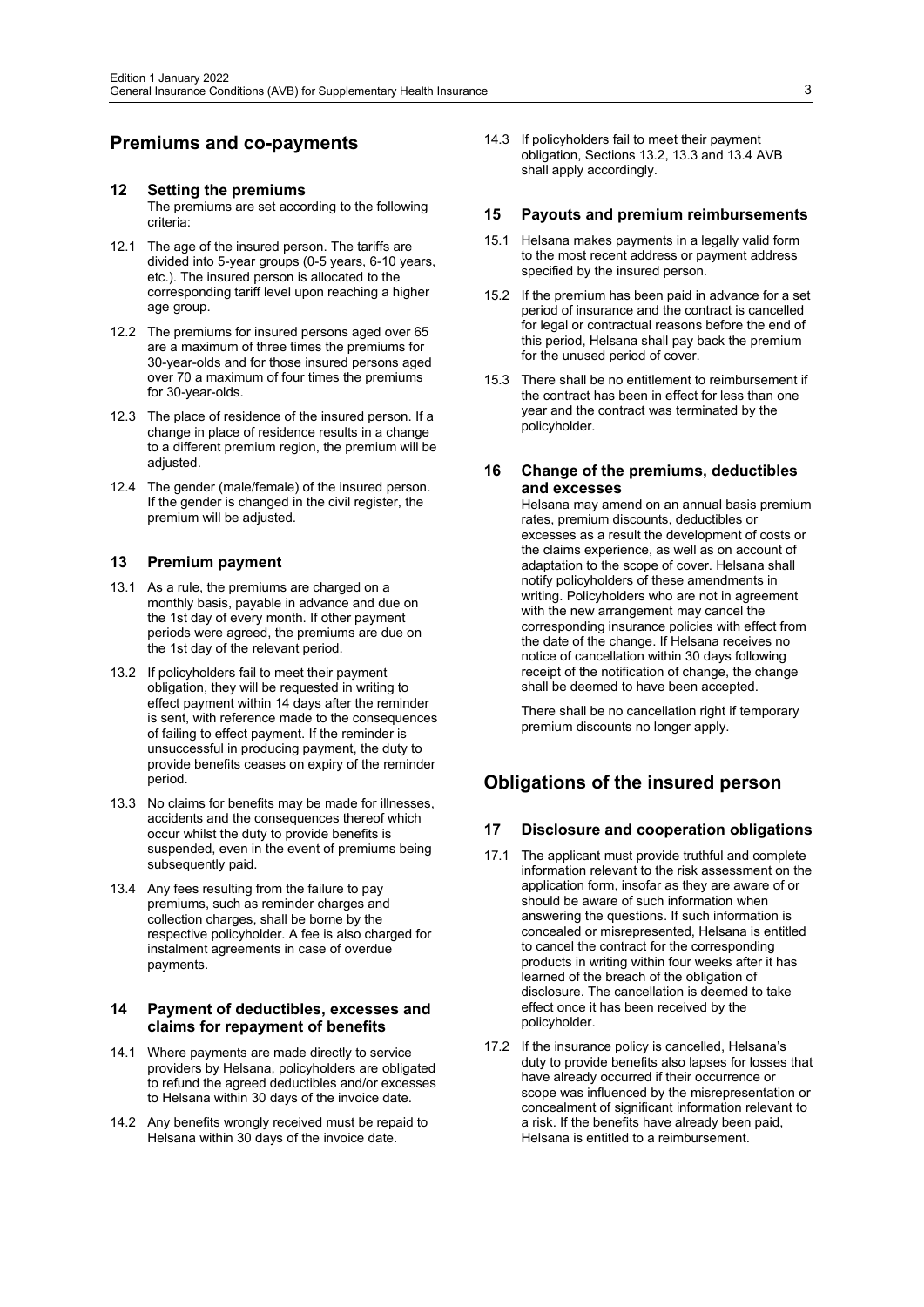- 17.3 The insured persons must release the healthcare professionals treating them, or who have treated them, from doctor-patient confidentiality in respect of Helsana, and authorise them to provide all information necessary by Helsana.
- 17.4 If the insured person changes their place of residence or gender, Helsana must be notified without delay.

#### <span id="page-3-0"></span>**18 Obligations in the event of a claim**

- 18.1 The insured person must do everything to promote recovery and refrain from anything that delays it. In particular, they must follow the medical instructions of the service providers.
- 18.2 If claims are being made for insurance benefits, all invoices from service providers must be sent to Helsana. Only original invoices shall be acknowledged. These may also be submitted in electronic form, for example, as a scanned PDF document or via the myHelsana client portal. In addition, Helsana may request medical certificates, reports, documents, etc. from the insured person.

#### <span id="page-3-1"></span>**19 Breach of obligations or duties**

- 19.1 If obligations in the event of a claim are breached, Helsana can reduce the benefits accordingly and decrease them to the amount Helsana would have been required to pay had there been no breach of obligations.
- 19.2 These legal disadvantages do not apply if the breach of the obligations or duties is to be considered as of a no-fault nature on the basis of the circumstances or the insured person can prove that the breach had no influence on the occurrence of the feared event and the scope of the benefits owed by Helsana.
- <span id="page-3-2"></span>**20 Fee debt vis-à-vis service providers**  Policyholders are generally responsible for paying the fee to the service providers. The foregoing is without prejudice to agreements between Helsana and the service providers regarding a direct payment.

# <span id="page-3-4"></span><span id="page-3-3"></span>**Insurance cover restrictions**

#### **21 Exclusion of benefits**

- 21.1 There is no insurance coverage for a) illnesses, accidents and the consequences thereof which existed prior to the insurance being taken out;
	- b) illnesses, accidents and the consequences thereof upon expiry of the insurance, even if benefits were rendered during the term of the insurance;
	- c) the costs of ineffective, inappropriate or uneconomic treatment. Medical measures which are not restricted to the interests of the insured person and to the extent required for the purpose

of treatment are deemed uneconomic. The effectiveness of treatment must be proven on the basis of scientific methods;

- d) cosmetic treatments and operations;
- e) dental treatments, unless cover is expressly provided for in individual insurance policies;
- f) illnesses and accidents as a result of special risks such as:
	- fa) participation in disturbances;
	- fb) foreign military service:
	- fc) participation in armed conflicts, acts of terrorism, deliberate criminal actions or attempts to carry out criminal actions;
	- fd) participation in brawls and fights, unless insured persons were injured by those fighting as innocent bystanders or in an attempt to help a defenceless person;
	- fe) dangers into which insured persons put themselves by provoking others;
- g) illnesses and accidents as a result of risks. Risks are deemed to be actions which expose insured persons to great danger, without taking or being able to take the necessary precautions which would limit the risk to a reasonable degree. Rescue operations for the benefit of others are, however, insured, even if they may be regarded as risks;
- h) illnesses and accidents as a result of war-like events:
	- ha) in Switzerland;
	- hb) abroad, unless the insured persons fall ill or suffer an accident within 14 days of such events breaking out in the country in which they are staying and the outbreak of such war-like events in that country took them by surprise;
- i) damage to health as a result of ionising radiation and damage caused by nuclear energy;
- k) illnesses and accidents due to the abuse of alcohol, medication, drugs and chemicals;
- l) organ transplants for which the Swiss association for joint tasks of health insurers, Solothurn (SVK), has agreed case-based flat fees. This also applies to clinics without any agreed case-based flat fees;
- m) statutory and agreed contributions towards costs on the part of the compulsory health insurance;
- n) self-mutilation, suicide or attempted suicide.
- 21.2 The right is reserved to make further benefit exclusions in accordance with the conditions of the individual insurance policies.

#### <span id="page-3-5"></span>**22 Subsidiarity and benefits provided by third parties**

- 22.1 All benefits will be rendered in addition to the benefits from social insurance providers. In the event of the duty to provide benefits on the part of multiple private insurers, the legal provisions on multiple insurance pursuant to the Federal Insurance Contract Act (VVG) shall apply.
- 22.2 If liable third parties have a duty to provide benefits for the consequences of illness or accident, Helsana only guarantees to provide its benefits subject to Section 23 AVB if policyholders gain no profit.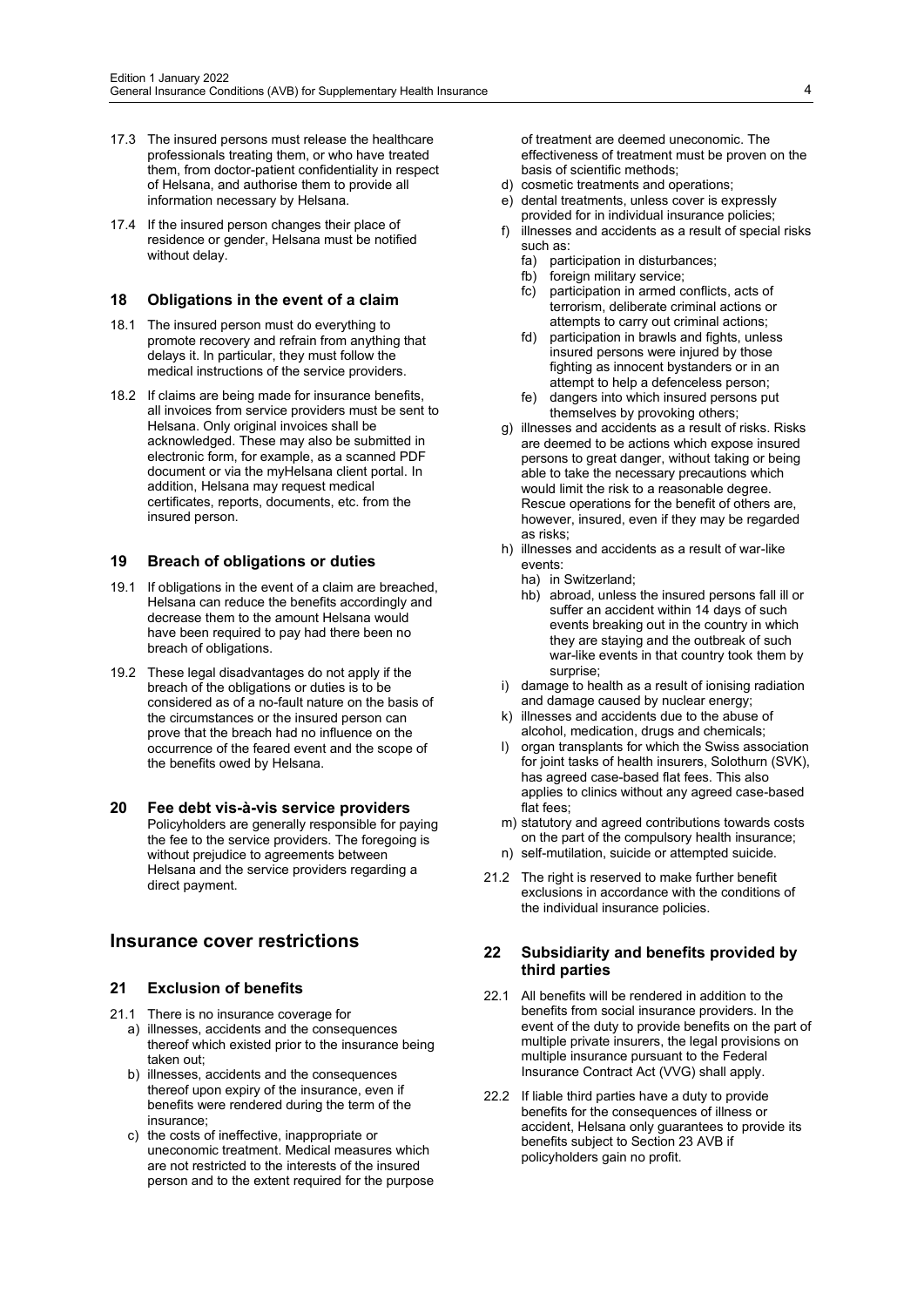#### <span id="page-4-0"></span>**23 Recourse**

- 23.1 Helsana will render benefits on the condition that the insured person assigns their claims against liable third parties to it up to the amount of the benefits rendered by Helsana. The insured person undertakes to cooperate and not to act in any way which would jeopardise the assertion of any right of recourse from third parties.
- 23.2 If the insured persons make any agreement with liable third parties, in which they partly or wholly waive their claims to insurance benefits or compensation, without Helsana's consent, their entitlement to benefits from Helsana becomes null and void.

## <span id="page-4-1"></span>**24 Offsetting**

- 24.1 Helsana can offset any due payments with claims against the policyholders.
- 24.2 Policyholders have no offset rights against Helsana.
- <span id="page-4-2"></span>**25 Pledging and assignment of benefits** Claims can neither be pledged nor assigned to legal effect without Helsana's consent.

#### <span id="page-4-3"></span>**26 Service provider tariffs**

Helsana recognises the applicable tariffs set out in the Swiss social insurance schemes. Conditions to the contrary in the Additional Insurance Conditions (ZVB) shall remain unaffected.

#### <span id="page-4-4"></span>**27 Fee arrangements**

Fee arrangements between invoicing parties and insured persons are not binding for Helsana. An entitlement to benefits exists only within the framework of the tariffs recognised by Helsana for the corresponding service provider.

# <span id="page-4-6"></span><span id="page-4-5"></span>**Miscellaneous**

#### **28 Notices**

- 28.1 Policyholders receive notices from Helsana at their most recently reported postal address, email address, the myHelsana client portal (in which case an e-mail notification is sent), or they are published on Helsana's website and enclosed with the annual policy attachment.
- <span id="page-4-7"></span>28.2 Provided there is nothing in the AVB or ZVB to the contrary, written notices from both policyholders to Helsana (e.g. to the customer service postal or e-mail address indicated on the policy) and from Helsana to policyholders may be transmitted in physical or electronic form.

## **29 Individual health advisory service**

Helsana can provide more personalised and holistic advice and support to the insured person with the help of data already contained in their insurance files at the various Helsana companies (where necessary, subject to consent in each individual case). The data may include information on medication, treatments and diagnoses as well as information on the insured person like their age and gender. In particular, Helsana can give the insured person tips and ideas on prevention and health related measures supported by Helsana or can answer any health questions they might have. Helsana can also warn the insured person if for example it notices any incompatibilities. Helsana can also help the insured person to select service providers and make specific offers on products and services which the insured person might consider advantageous.

For the "individual health consultation" service provided by Helsana Supplementary Insurances Ltd, the relevant data protection and terms of use apply. These can be found at www.helsana.ch/healthconsultation. The consent for the individual health consultation service granted when the contract is concluded can be withdrawn at any time.

#### <span id="page-4-8"></span>**30 Data protection**

- 30.1 The Privacy Policy of Helsana Supplementary Insurances Ltd is available at www.helsana.ch/data-protection or can be requested from Client Services.
- 30.2 Subject to the provisions of the Swiss Data Protection Act (DSG), Helsana may disclose client data to third parties in Switzerland and abroad as well as to other Helsana companies and other insurance companies for the review and processing of any entitlement to benefits, provided that doing so is necessary for these purposes. In order to coordinate benefits when there are claims in Switzerland and abroad and to review invoices from foreign service providers, Helsana shall disclose the necessary client data to third-party contractors.

In order to assert claims for the right of recourse resulting from reviews of claims, Helsana shall disclose the necessary client data to the liable person and their liability insurer.

In addition, Helsana discloses the data necessary for benefit and contract processing to collection companies in the event of outstanding debts, government authorities, lawyers, appraisers and other external experts, where doing so is necessary for these purposes.

Helsana can hire third parties or other Helsana companies in Switzerland or abroad in connection with the full or partial outsourcing of business divisions and services (e.g. payment transactions and IT services, such as storage options) to process the data of policyholders. Helsana shall ensure that the contract processors are contractually obliged to maintain appropriate data security and otherwise protect the data. Compliance with the requirements shall be verified by Helsana.